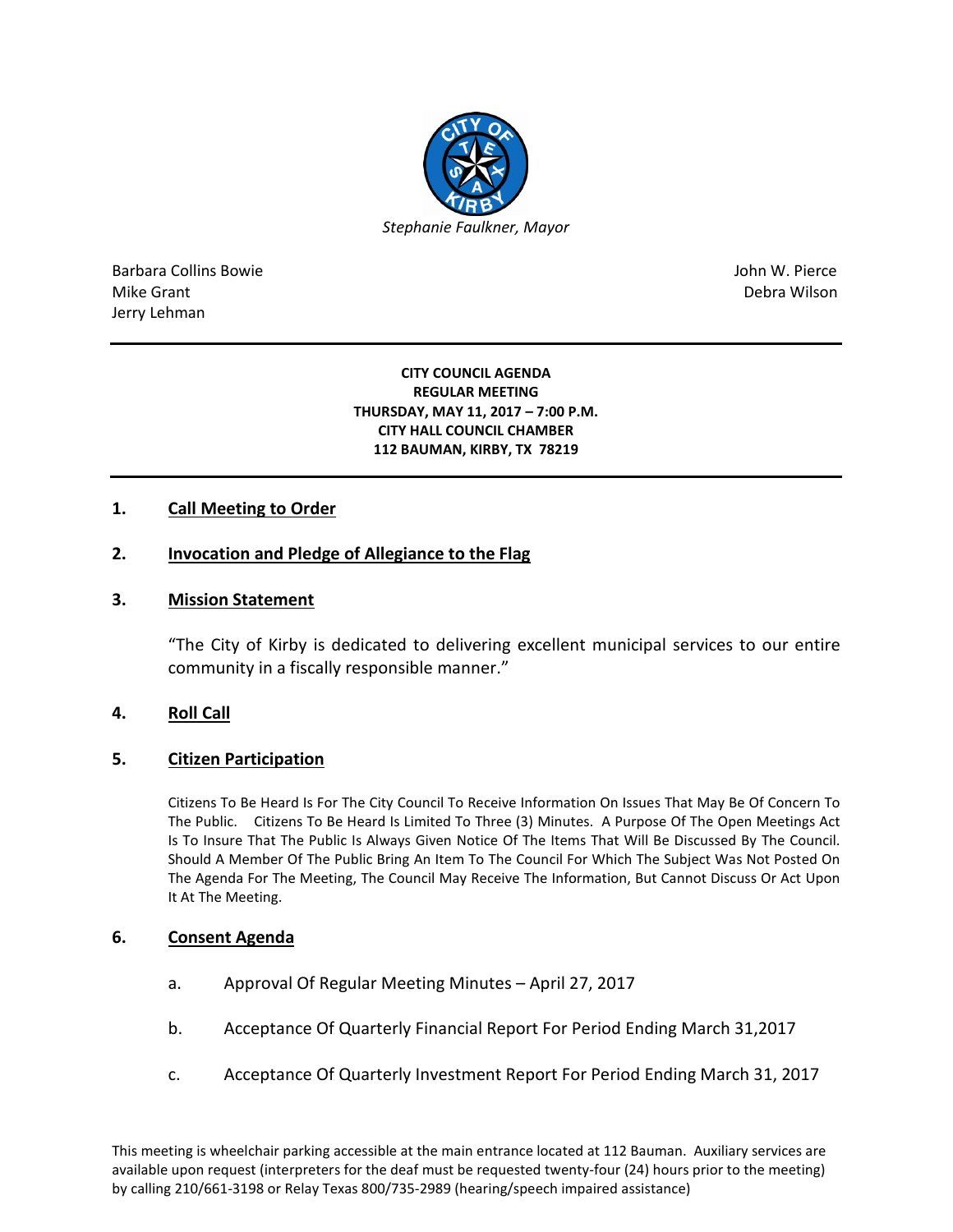# **7. Discussion And Possible Action**

- a. Discussion And Possible Action To Accept Resolution No. 2017-688 Naming The Kirby Fire Station Kevin Riedel Fire Station
- b. Discussion And Possible Action To Consider A Request By National Youth Sports To Hold An Event In Friendship Park
- c. Discussion And Possible Action Regarding An Outdoor Movie Equipment Request By The Parks And Recreation Committee
- d. Presentation, Discussion And Possible Action On The Kirby/Bexar County Joint Animal Shelter Project
- e. Discussion And Possible Action To Consider An Adopt-A-Spot Application For Ceja Park
- f. Discussion And Consideration Regarding Approval of Canvassing The General Election Returns And Declaring The Results Of The General Election Held May 6, 2017, For The Purpose Of Electing One (1) Mayor And Three (3) Council Members To The City Of Kirby.
- g. Discussion And Consideration Of Resolution No. R-2017-689 Canvassing The Returns And Declaring The Results Of The General Election Held May 6, 2017
- h. Presentation Of Certificates Of Election To Newly Elected Officials
- i. Administration of Oath Of Office To Newly Elected Officials
- j. Recognition Of Outgoing Council Members
- k. Discussion And Possible Action To Elect A Mayor Pro-Tem For The Term May 2017 - May 2018

# **8. Requests and Announcements**

a. Requests By Mayor And Council Members For Items To Be Placed On Future City Council Agendas And Announcements On City Events/Community Interests